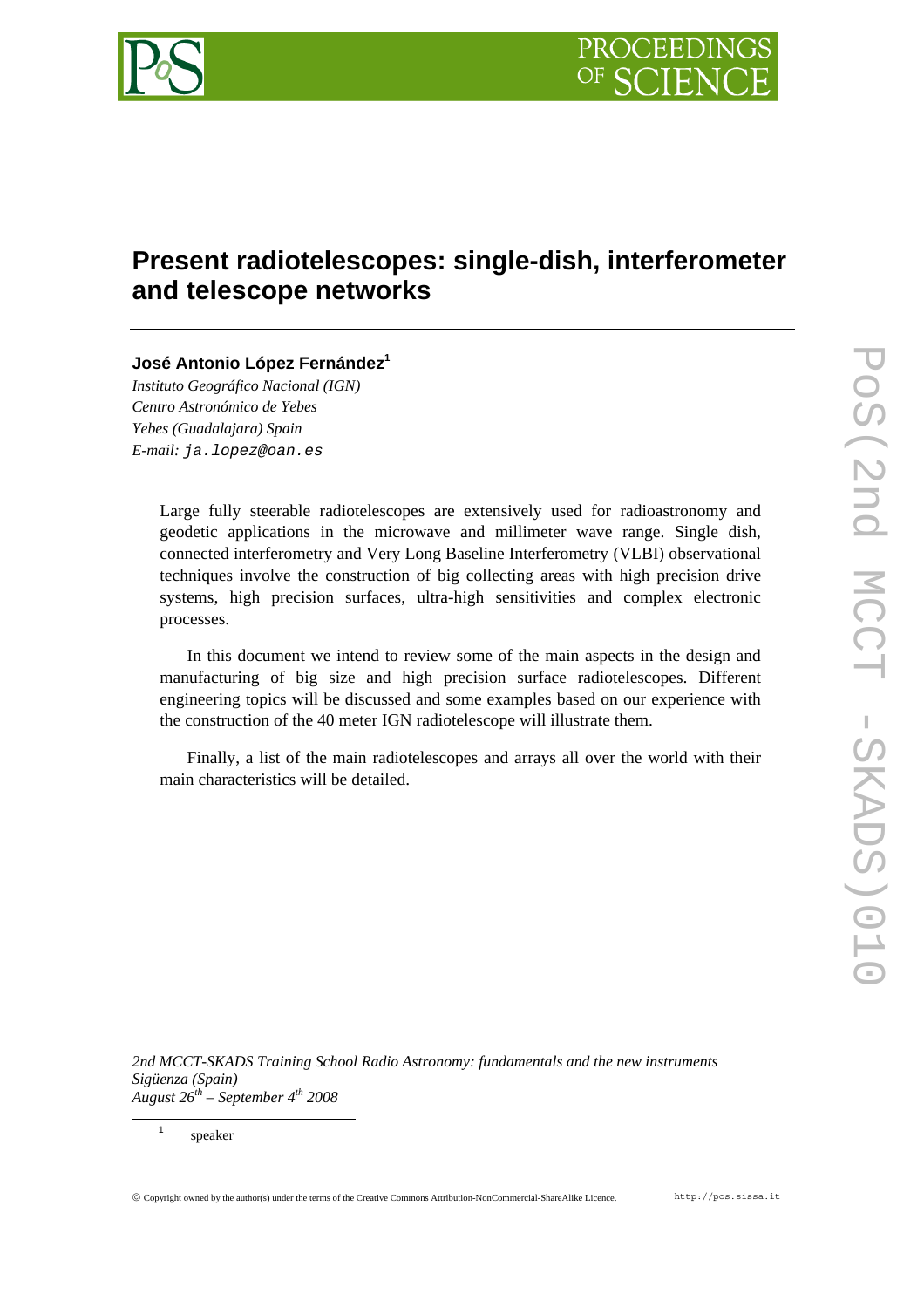#### **1. Introduction**

The radiotelescope construction involves many fields of engineering. Civil works, optical, radiofrequency, electronics, software and mechanical engineering need to be coordinated in order to obtain a big collecting high precision surface with high accurate pointing. A big effort on mechanical engineering is needed for the design of the steel structure that supports the reflector, with ratios between surface rms accuracy and antenna diameter in the order of  $10^{-6}$ . A high precision mechanical with very accurate servomechanism design are also needed to obtain pointing accuracy in the order of arcseconds with structures having deadweights of nearly 500 tons.

Good electromagnetics (optical and radiofrequency) and cryogenics skillness is also needed. The design of the optical geometry of the system and of the feeds that illuminate the main reflector plays a crucial role in the antenna performance. Highly sensitive receivers involve the development of cryostats and low temperature instrumentation.

Software engineering is also very much involved for servo control and remote control sessions. Finally data low frequency electronics and data processing fulfill this always growing list of engineering tasks.

## **2. Optical design**

A diversity of axially symmetric antenna configurations are widely used, being the most common the Cassegrain configuration. A hyperbolidal subreflector is interposed between the focal point of the paraboloidal reflector and provides a constant path length for the rays from the feed (at the system focus) to the aperture plane. This or some designs based on this, are very appropriate configurations because their high efficiency, low aberrations, low noise system temperature performance and easy accessibility to electronic receiver equipment.

The IGN 40 meters radiotelescope (see Fig. 1) is a Nasmyth-Cassegrain system, a modification of the basic Cassegrain design [1], with high equivalent ratio, F/D=7.9, high magnification, M=21, and a Cassegrain focus placed 11 meters from the vertex of the parabola. The beam passing through the main reflector vertex hole encounters the Nasmyth mirror, M3, and it is reflected 90 degrees from the optical axis. M3 mirror moves in elevation compensating the antenna movement. The electronic equipment is then free from the elevation and azimuth movements of the antenna and remains fixed.

Two flat mirrors, M4 and M4', are placed both sides of M3 and redirects the beam parallel to the optical axis to the receivers. The M3 mirror can be rotated 180º, choosing one of the mirrors, fig. 2. This improves the number of receivers in the receiver cabin.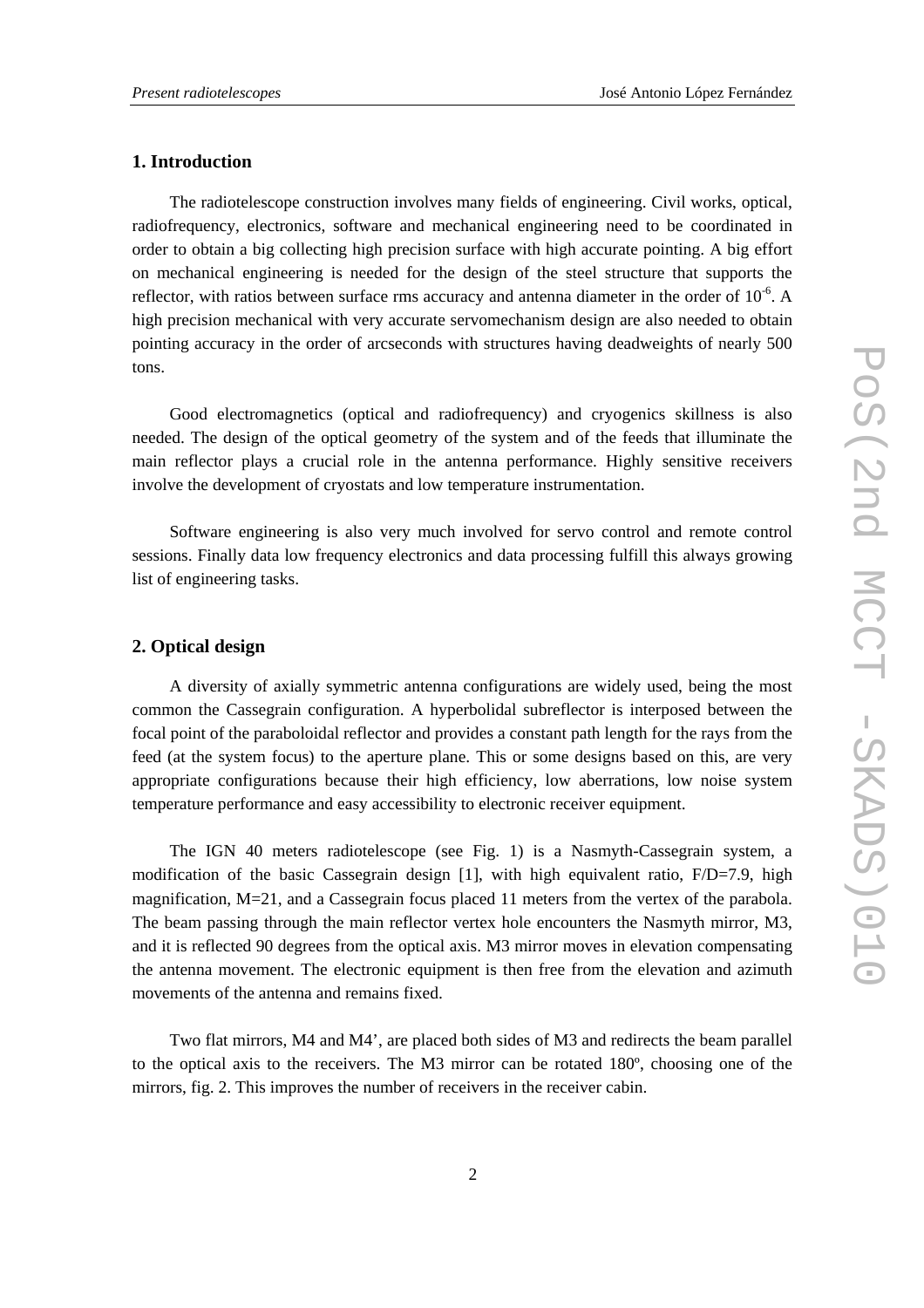

Figure 1: The IGN 40 meter radiotelescope.



Figure 2: Nasmyth mirror configuration of the 40 meter IGN radiotelescope.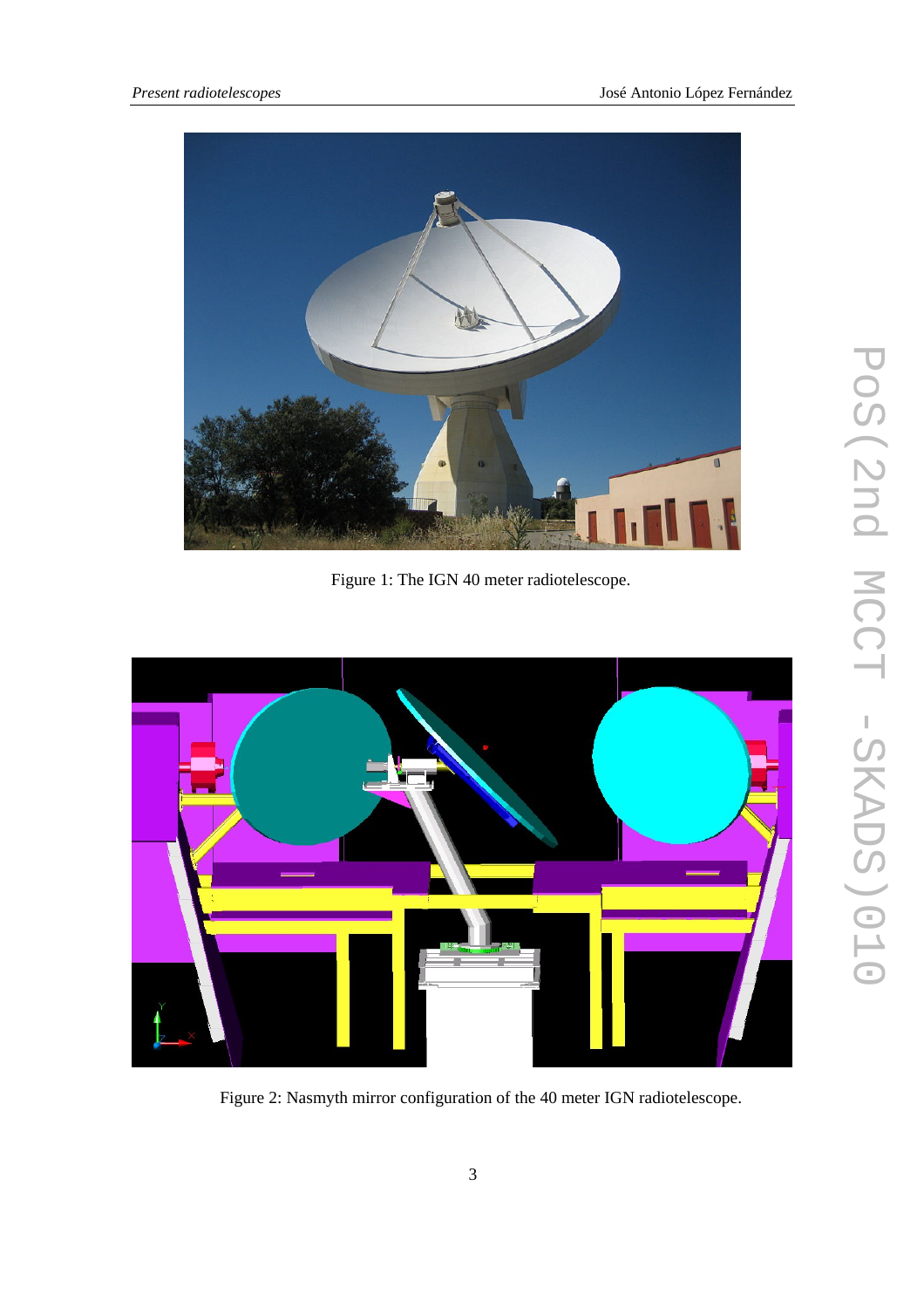Once the geometrical design is fixed, the RF synthesis and analysis is made using methods such as Physical Optics (PO) or Ray-tracing. The first is the method usually employed in the analysis of the radiation characteristics of multireflector systems in the microwave and millimeter range. It is based on the calculation of currents on each reflector and by far it is the most accurate but at the expense of computation time. GRASP [2] is a well known commercial software based on this technique. At the other end of the spectrum is ray tracing which ignores diffraction effects entirely.

The design of the feeds or the reflectors placed on the focal zone can be achieved with Gaussian beam techniques or quasioptics [3]. Gaussian beam analysis is a very powerful, fast and easy to understand tool that can be accurate enough to design complicated multireflector systems. It uses an appropriate set of expansion functions to model the field between reflectors. The field is then computed at the next reflector by using the expansion functions and their coefficients. Gaussian beam analysis is fully appropriate to radiotelescopes with high F/D ratios and Gaussian feeds. The most Gaussian feed is the corrugated feed horn [4]. Most of the radiastronomy feeds are based on this design.

In practice most of the designs start with a feaseability study with ray tracing, are designed with gaussian beam optics and are finally tested with PO. This is the case of the M4' branch of the 40 meter radiotelescope, fig. 3. A complex system with up to seven receivers, focusing mirrors, lenses and flat and dichroic mirrors has been design using quasioptics and has been tested using GRASP.



Figure 3: M4' optics.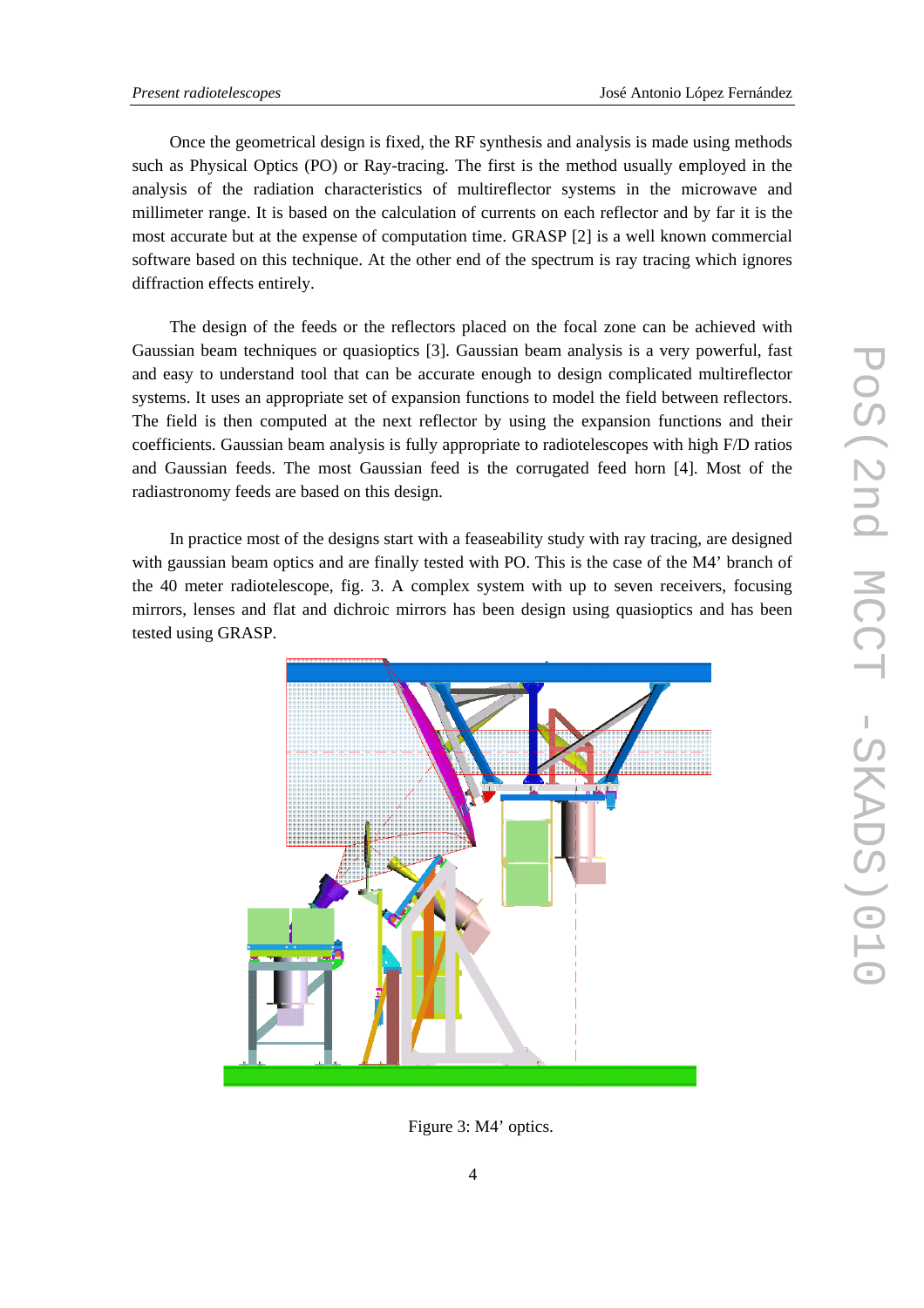### **3. Mechanical design**

The basic specification in the mechanical design of a radiotelescope is that the antenna must be pointed in the required direction within the desired accuracy, and that the reflector must achieve the required surface accuracy. Typically, the pointing accuracy is around 10% of the half power beamwidth and the surface accuracy around the 5% of the wavelength. For the 40 meter radiotelescope this means 5" for the pointing and 150 microns rms for the surface accuracy.

The antenna structural design is usually achieved by fine element analysis (FEM) [5] and covers the following tasks: determine the structural elements and construct a model, analyze the strength of the structure, calculate deformations, analyze the natural frequencies and calculate the surface error pointing.

This analysis is specified under three sets of wind conditions: operation, steerable and survival winds. For the 40 meter radiotelescope four wind condition ranges have been specified: operation below 10 m/s, degraded operation below 15 m/s, steerable to stow position below 20 m/s, maximum steerable to stow position at 33 m/s and survival wind at 50 m/s.



Figure 4: Mechanical FEM model for the 40 meter IGN radiotelescope.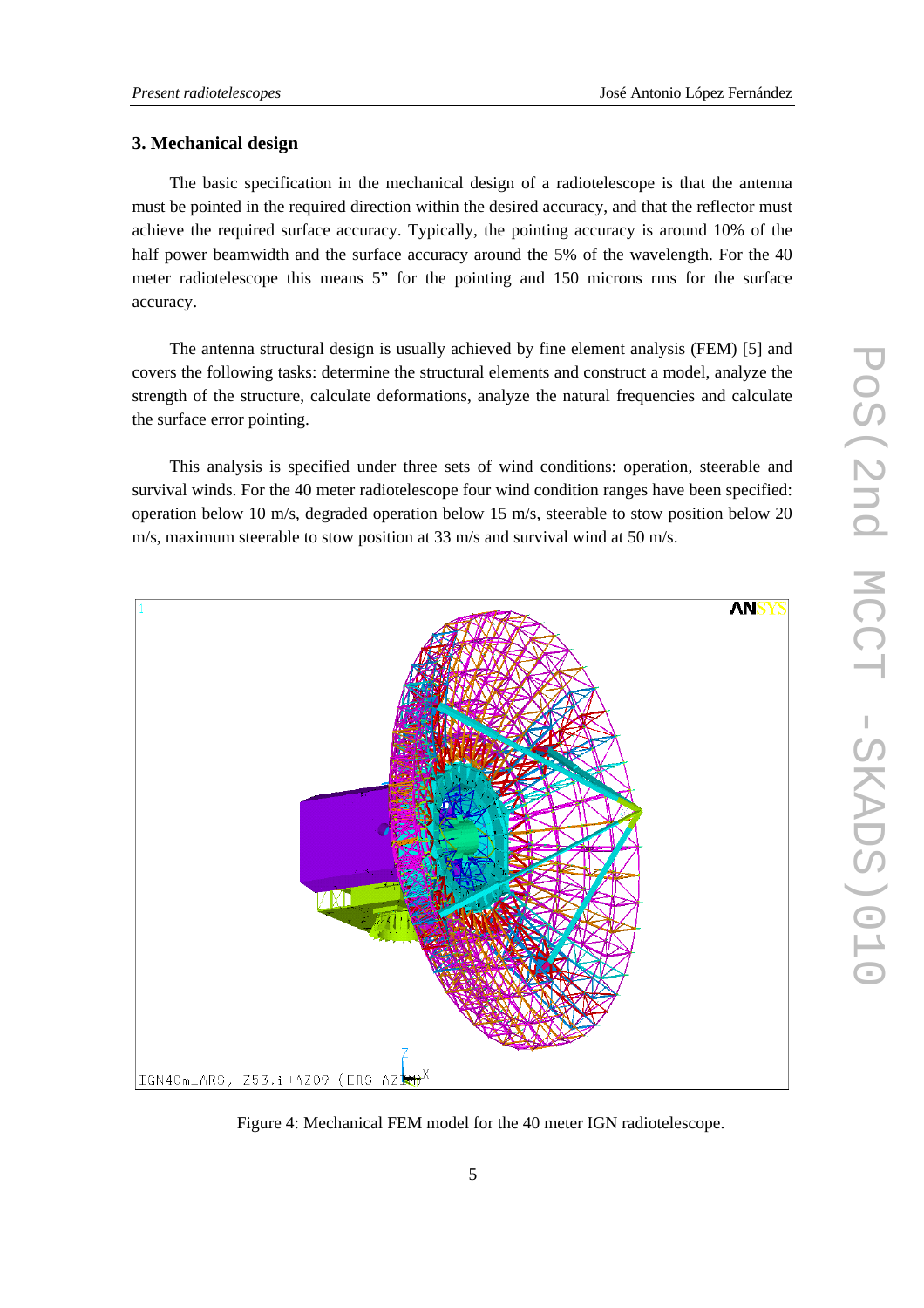One of the most difficult problems in the structural design of large antennas is the prevention of reflector surface deformation due to deadweight and wind loading. In design large antennas better surface accuracy is obtained by designing the structure so that the reflector surface deforms from one paraboloid to another when rotated in elevation. This is termed a homologous deformation [6].

A homologous structure is designed for optimum performance under light wind conditions and without temperature effects. Therefore when very high surface accuracy is required special precautions must be taken to maintain an uniform temperature distribution. The rear side of the backstructure must be covered with thermal insulation panels and fans must be provided for fixed air circulation in the space between the reflector panels and the insulation panels.

Another important issue is related to the natural frequencies. The natural frequencies are the main factor that determine the response to variable loads such as non static winds and earthquakes. We aim to achieve high natural frequencies to reduce the effects of time varying loads. However for larger antennas the mass increases more rapidly than the stiffness and high frequencies cannot be achieved easily. A large antenna is designed so that the natural frequencies are greater than 2 Hz, as the 40 meter radiotelescope. Having low resonant frequencies also reduces the complexity of the servo loop, mainly because the band pass of the servo must be lower than the lowest resonant frequency of the antenna to prevent violent instability [7].

## **4. Mechanical description**

The antenna mechanical system is composed of three main units: reflector assembly, antenna mount, and drive system.

Fully steerable antennas have been often designed in the elevation over azimuth axis configuration which is the most economical. For microwave mounts, large diameter bearings are used to form the axis about which the azimuth axis rotates. For larger antennas, azimuth rotation is provided by a circular track with wheels at the base of a large frame called the alidade. These are very rigid mounts where track diameter and support frame structures can be very large, maintaining wind effect low and resonant frequencies high. However there is a high cost of leveling the rail and for the foundations. Nowadays, the bearing fabrication is competitive and presents the only drawback of the hypothetical replacement if damaged.

The design of the 40 meters radiotelescope is based on the concept of a turning head antenna with both axis elevation and azimuth carried out with roller bearings and geared drives. The telescope, made of steel, is supported by a conical concrete tower with several operations and auxiliary rooms inside it. The concrete tower and the azimuth rotating structure and the reflector rear side are protected against insolation and ice accumulation by an outside cladding.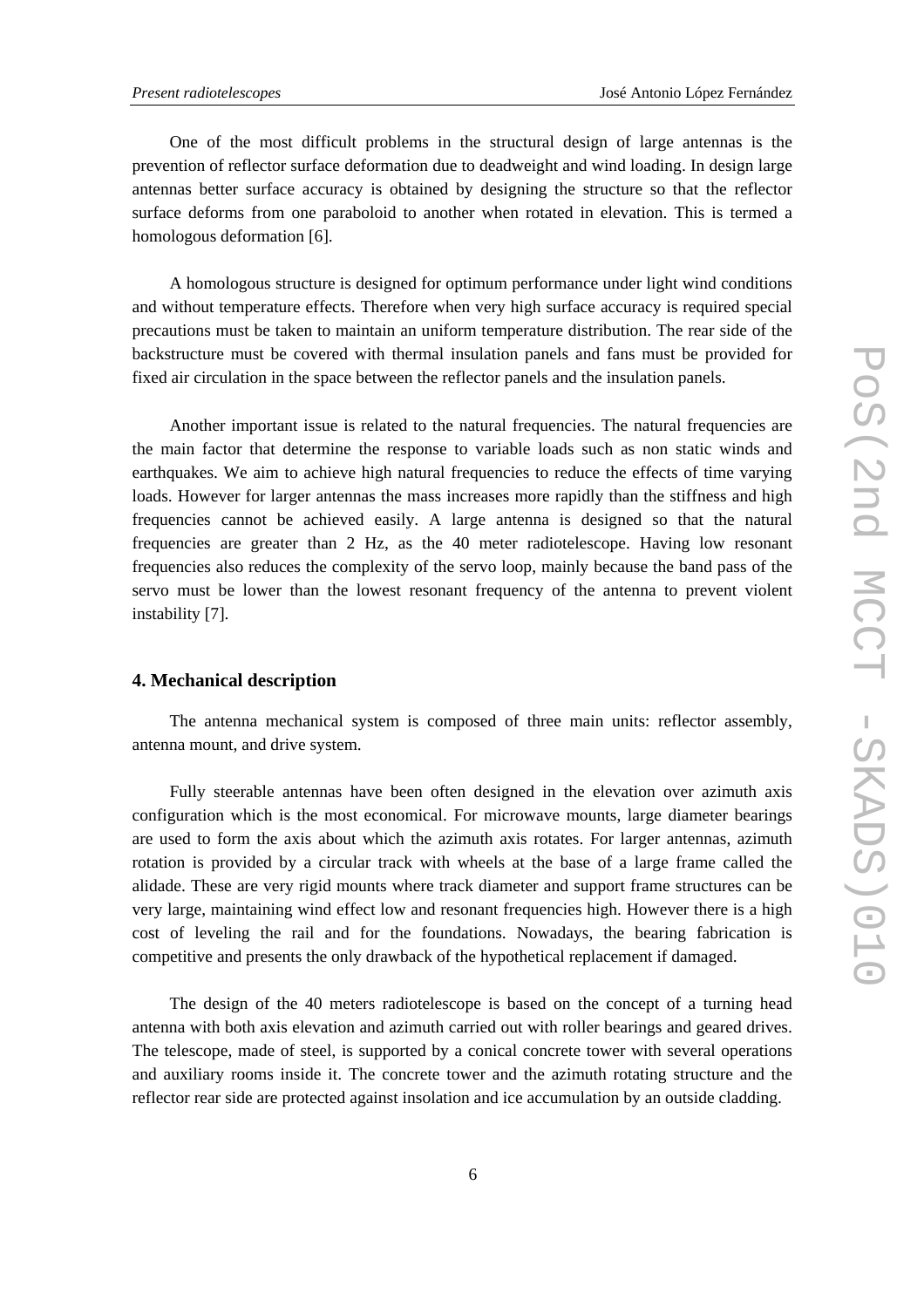All parts of the telescope are mainly welded together and fabricated with a high grade accuracy that allows the welding to be done with a minimum distortion and to remain within the flatness and straightness tolerances and specified dimensions. The steel structure comprises the azimuth bearing supporting structure including apron and central tube bearing, the fork platform including the receiver cabin central, the access facilities and the reflector trusswork including the tetrapod.

The fork consists of a platform of hollow box type welded steel construction and the two fork arms, the inner space of the platform is used as an operating room in which the azimuth and elevation drives are arranged. The access facilities comprise the central tube with the spiral staircase including the guidance at the anchor ring, the annular landing above the cable twister, the staircase between central fork room and upper level of the receiver cabin and all safety rails.

The drive system is a feedback control system whose forward elements are the servo amplifier, the encoders and the drive assembly. The servo amplifier receives the angle error signal from the error detector as a result of the difference between the commanded position and the reading of the encoders. The amplified angle-error signal supplies power to the drive assembly that moves the antenna mount in the direction where the angle error signal is reduced to zero.

The drive assembly, fig. 5, is composed of motors and reduction gears. Electric drive dc motors are used, they have excellent speed versus torque characteristics and can be controlled over a wide speed range. The reduction gear consists of a gear train normally based on planetary gear train. The reduction gears are accompanied by backslash, precision antennas are provided with duplicate motors and reduction gears to which opposite bias torques are applied to reduce backslash. Each axis of the 40 meter radiotelescope is equipped of four drives (motor and gearbox) working opposite in order to improve this backslash performance.



Figure 5: Drive assembly.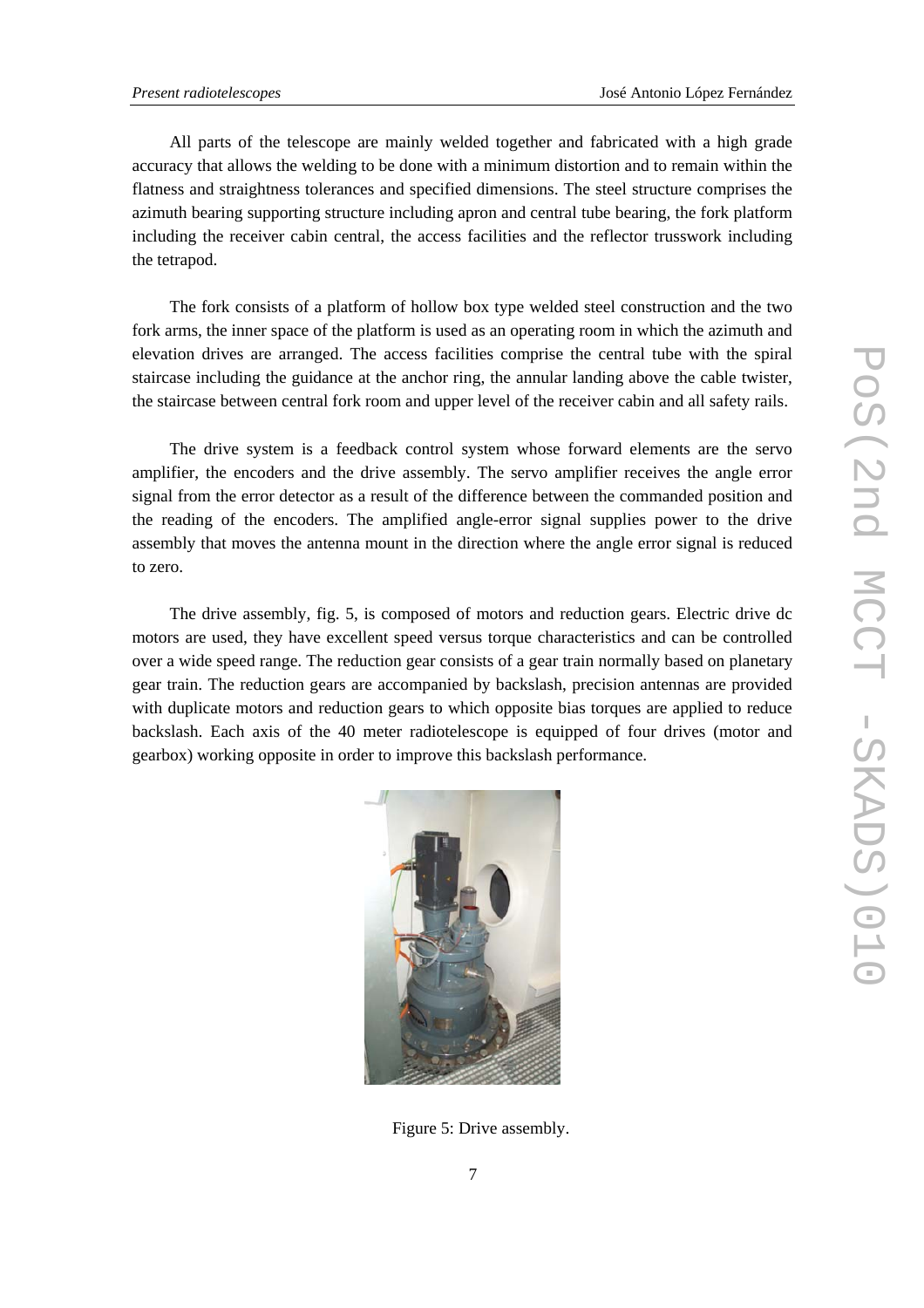## **5. The reflective surface**

The reflective surface is made of a number of pie panels arranged in concentrical rows. The reflector panels can be of mainly two types: single skin or sandwich type panel. A single skin type consists of a thin aluminium plate, shaped to have the required surface, with stiffeners attached to the rear side of the plate. The most common way is the stretched-formed sheet. In this process the edges of the sheet are pulled over a curved mold. A Z section framework is then glued and riveted to the curved sheet metal. When the assembled panel is released from the tooling it has a parabolic shape.

The single skin panel is lower in cost, but also comparatively low in stiffness. Very good surface accuracy is difficult to achieve (not better than 50 microns rms) because the production errors of the skin are added to the assembly error. This technology was used in the 40 meters radiotelescope panels and the accuracy of most of the panels is below 65 microns rms.

A sandwich panel consists of a lightweight material with skins attached to the front and rear surfaces. The core usually is composed of a honeycomb or foam material, whereas the skin may be aluminum or metallized plastic such as glass fiber reinforced or carbon fiber reinforced plastic. This technology was used for the IRAM and ALMA radiotelescopes [8, 9], having better accuracy (near 20 micron rms), high stiffness and lightweight but more expensive manufacturing.

Surface accuracy of panels are tested using different technologies. The most common is direct measuring and comparison on a template by gauges, such as the sweep boom template measurement. New methods as photogrammetry offers higher measurement accuracy and easy of measurements. Furthermore, this method allows the measurement at different environmental conditions (temperature, gravity, wind…). This method was used for the characterization of the 40 meter panels, fig. 6.



Figure 6: Panel test bench for testing at different elevations using photogrammetry.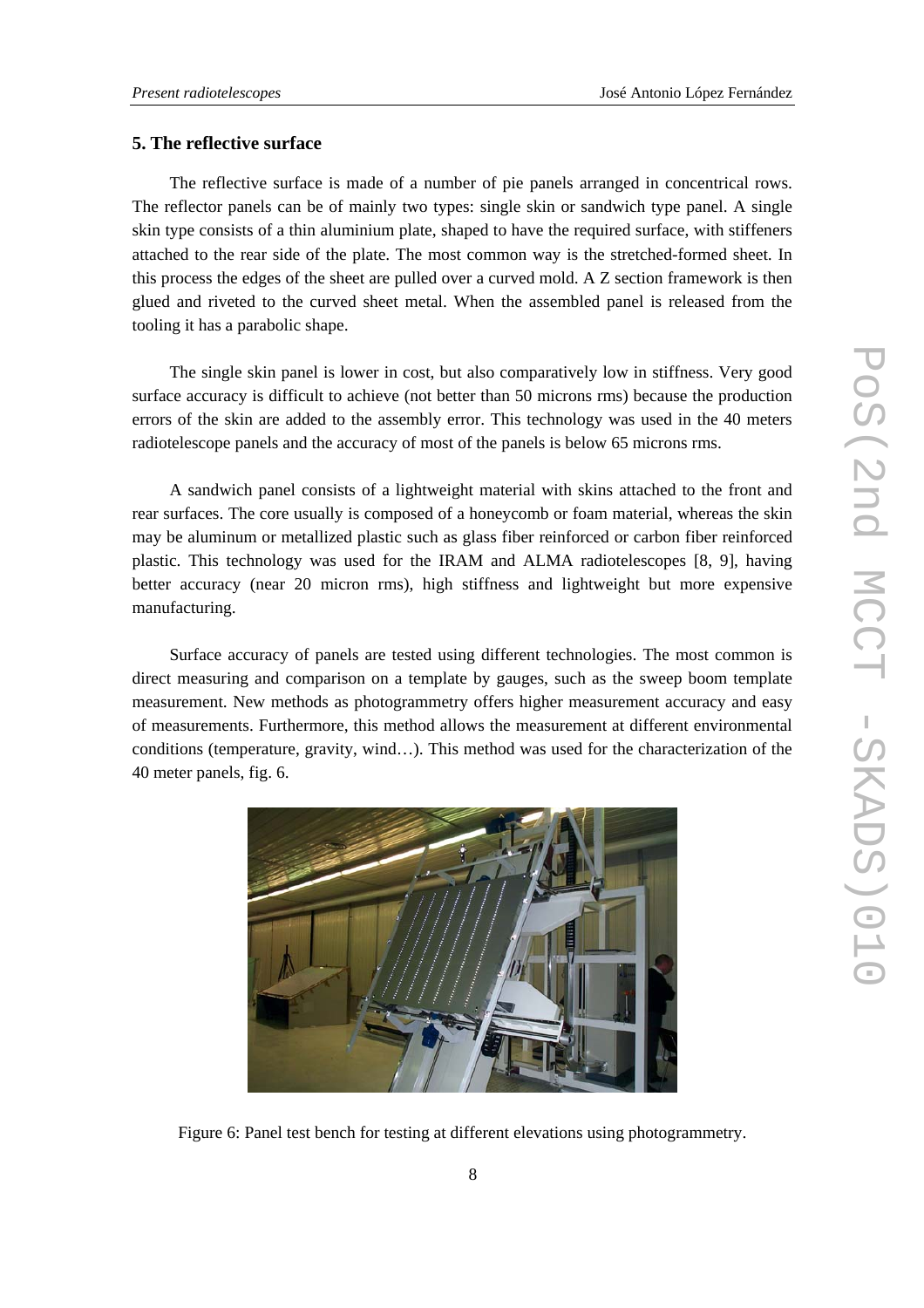#### **6. Telescope construction**

 The telescope construction starts with the workshop assembly of the steel parts and the pedestal (the concrete tower) construction on site. During the workshop phase some important assemblies need to be performed. First, the azimuth bearing should be integrated with its lower and upper supporting rings and its proper movement have to be checked. A common practice and a very important step is the trial assembly of the trusswork. All the truss parts should be assembled in the workshop in order to verify that they fit before are sent to the site. Other trial assemblies for the azimuth fork, the cantilevers with the gear rims or the tetrapod are appropriate practice. Finally, the mounting of the elevation bearings with the journals and axle housings is then performed; previously the bearing clearance is adjusted.

Corrosion protection is an important issue for steel antennas and a high-quality system involving several layers of prime and white paint based on zinc dust should be applied. The first coats are usually applied in the workshop; the last coat is applied at site during the erection.

 At site the lower part of the receiver cabin must be bolted or welded on the azimuth fork, the upper part of the receiver cabin is then bolted on the lower part. The elevation bearings assembly is mounted on the fork arms and the devices in the receiver cabin (e. g. doors, hatches, and fan) shall be installed. Finally, the cabin shall be protected from atmospheric influences by an external cladding with insulation.

 Prior to any lift, the azimuth cable twister shall be mounted completely including cable floor and grouting. Then, the azimuth bearing assembly, the spiral staircase and the azimuth fork (following this order) have to be lifted by means of big cranes on top of the pedestal. Once it is aligned horizontally, it has to be connected to the embedded anchor ring by means of anchor bolts. The central part of the fork platform will be connected to the azimuth bearing through a precisely machined contact surface. This whole is then aligned by means of adjusting screws to the alignment specifications that are usually less than 10" and grouted to the concrete tower head with non-shrinking cement grout. The fastening screws must be loaded with a hydraulic device. The ballast cantilever are then lifted and installed on the fork arms.



Figure 7: Lifting the fork of the 40 meter IGN radiotelecope.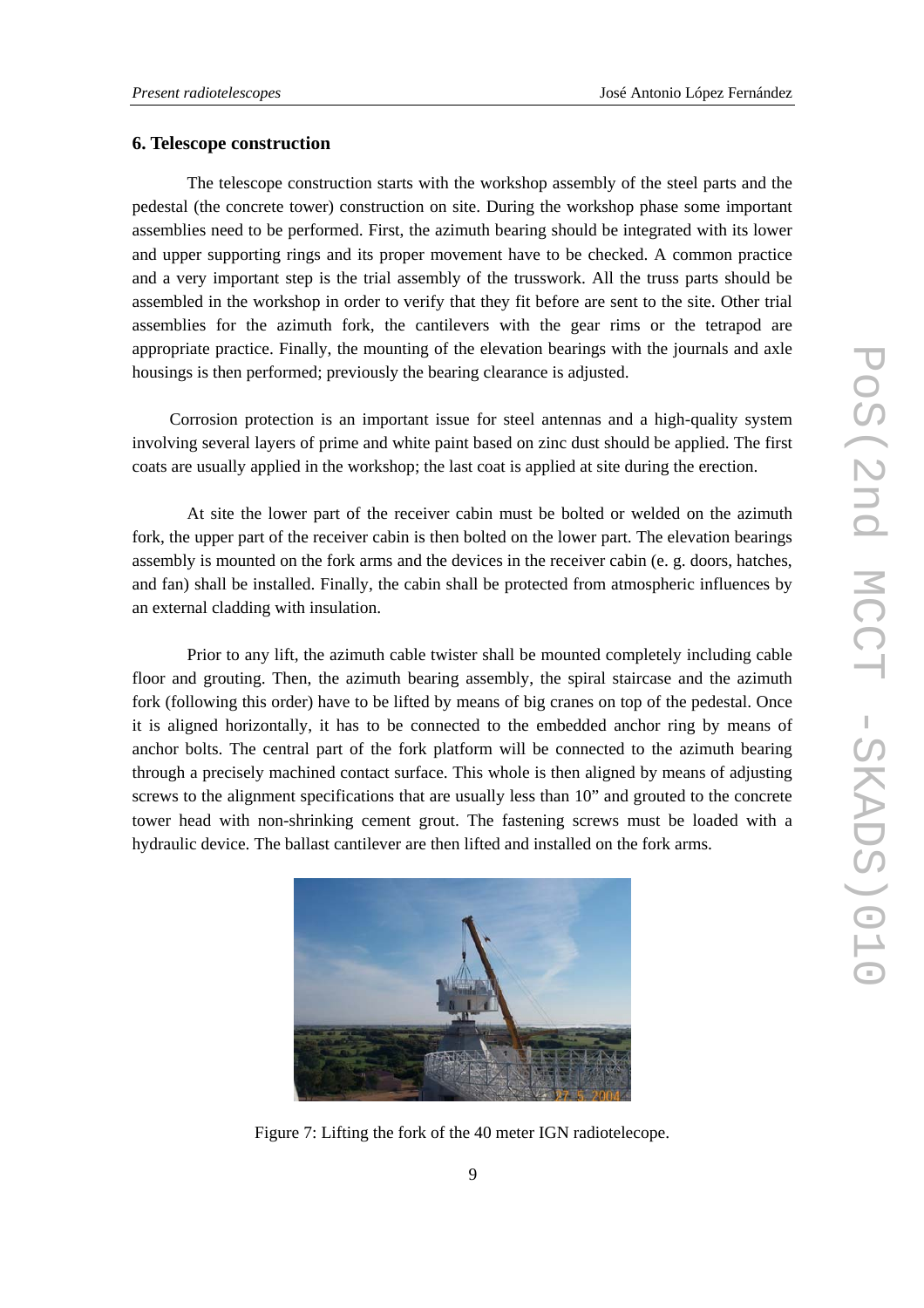The trusswork is assembled on the ground on the concrete foundations specially made for this assembly. The reflector trusswork consisting of main and intermediate trusses, ring girder and ring bracing will arrive at site in individual parts, which have to be welded together. The cladding, fans and electrical cabling should be installed on the ground also. Then the whole has to be lifted and installed on top of the cantilevers and welded to the fork structure. After that, the tetrapod legs with the apex and the subreflector mirror can be bolted to the reflector trusswork.



Figure 8: Lifting the main reflector of the 40 meter IGN radiotelescope.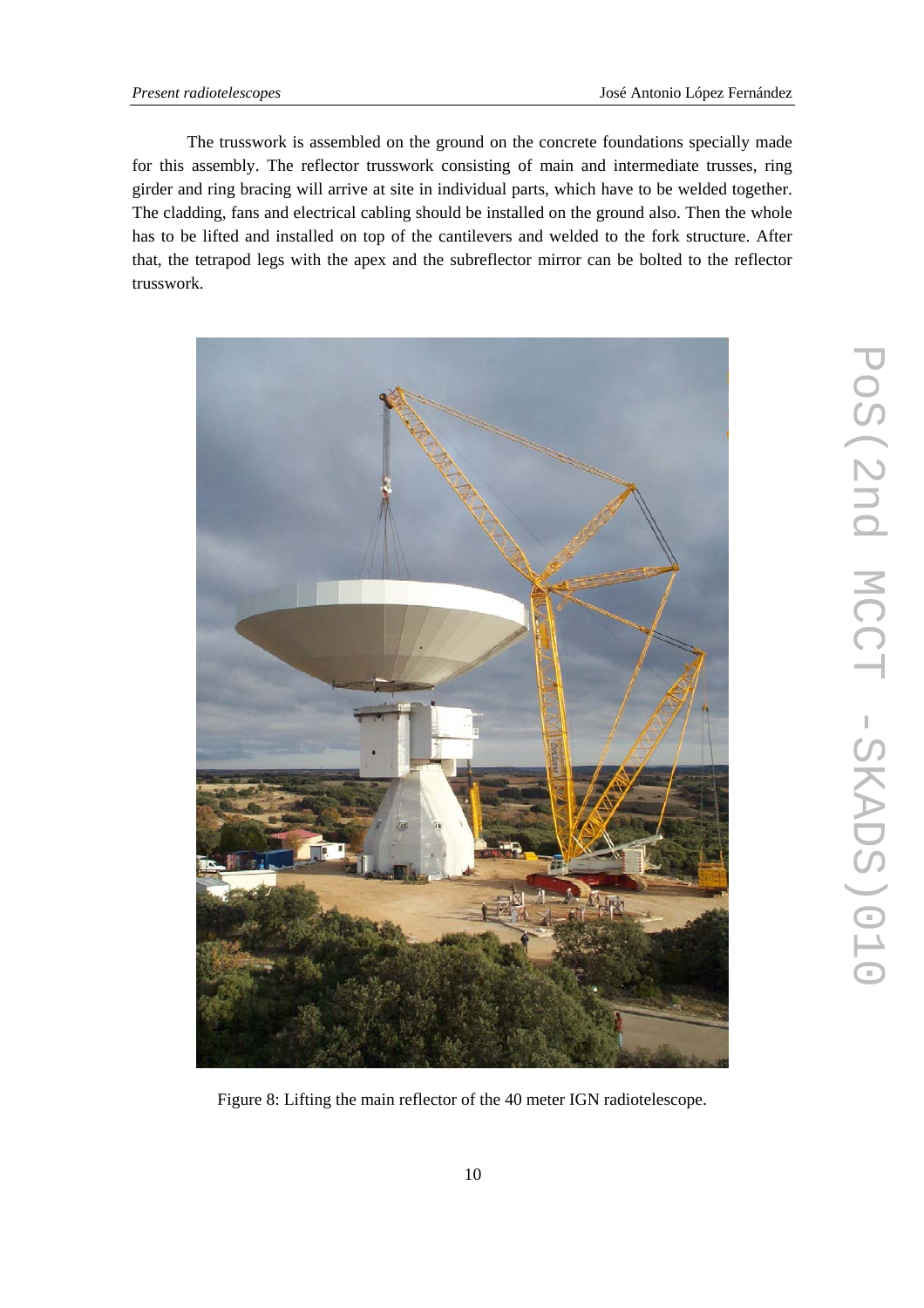The drives have to be mounted to the fork. After adjusting of the toothing clearance the gear box supports are pinned up. The gearboxes must be filled with oil, the gear rims have to be greased. The encoder supports, the actuating shafts, the motor driven locking devices, the limit switches and the auxiliary equipment must be mounted and adjusted. Finally, with the installation of the servo racks the antenna can be moved in both axes.

 The reflecting panels can be installed. The panels have to be connected to the supporting structure by means of special setting elements. With this supports the panels can be adjusted from the panel top side.

 Once the construction phase is finished, the alignments and adjustment have to be done. First the balance can take place by pouring a mix of concrete and steel in the ballast arms. The elevation axis horizontal alignment has to be adjusted with the specified accuracy, normally close to 5", by means of high precision level.

 The reflector panels shall be set to the specified accuracy. The adjustment of the panel surface will be effected in the Elevation=45° position. Alignment of panels is made by means of adjusters and it is a tedious task. It is accomplished by first rough aligning the support clips of the backstructure with a tape measure stretched from a center theodolite station and setting them to an elevation angle. Final alignment is done by a worker who turns the adjuster following the instructions of the theodolite operator at the vertex of the parabola. Best fit data reduction of the theodolite angles yields angular changes needed to finish setting the reflector surface to the desired surface accuracy.



Figure 9: Aligning the main dish panels.

The final alignment is then performed using modern techniques of holography [10]. Microwave holography has proven to be a valuable technique for characterizing the mechanical and RF performance of large reflector antennas. This technique utilizes the Fourier transform relation between the far-field radiation pattern and the aperture-field distribution. Resulting aperture phase and amplitude data can be used to characterize various performance parameters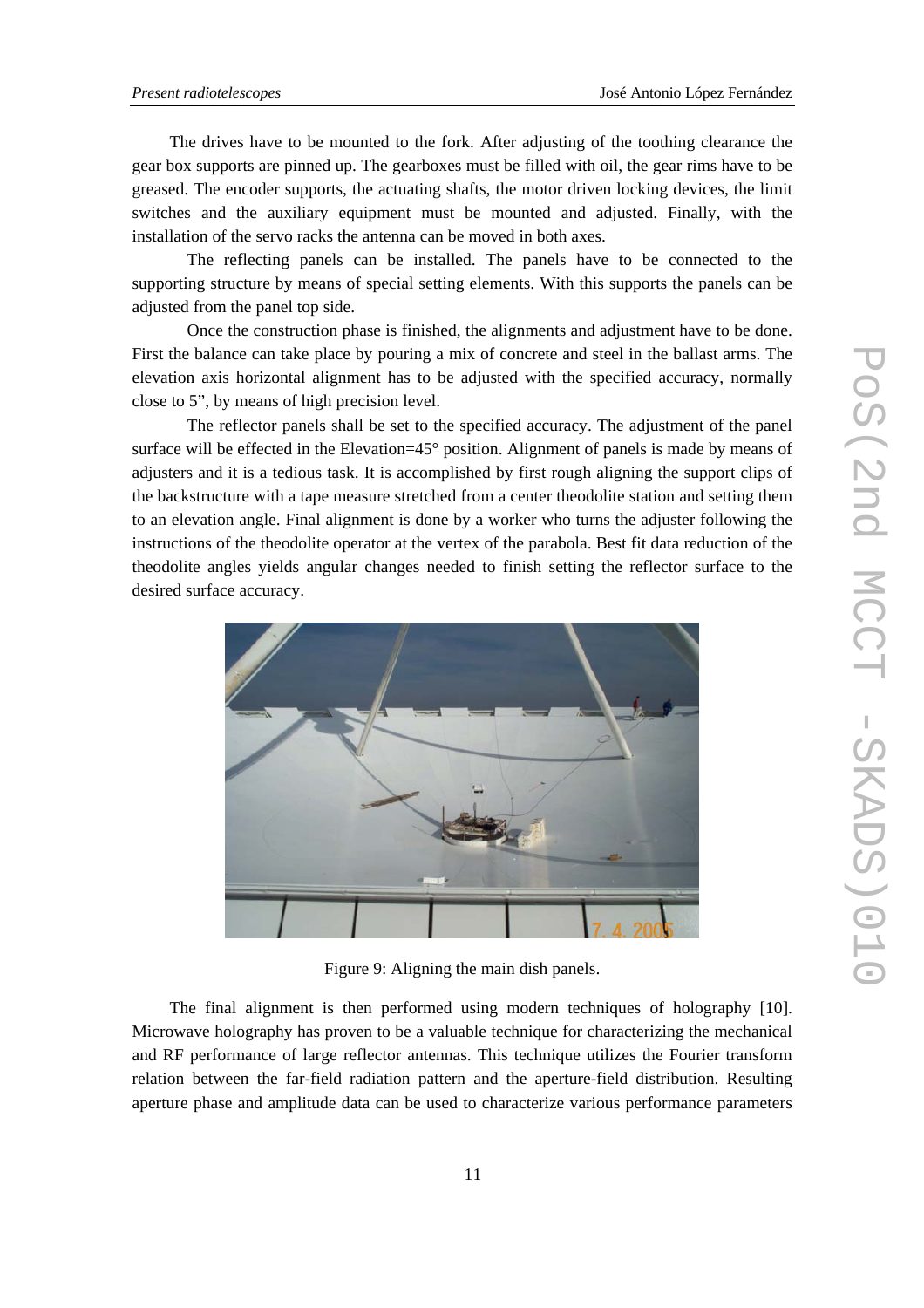including panel alignment, panel shaping, subreflector position, antenna aperture illumination and gravity deformation effects.

 The final commissioning of the servo system and the installation of the first receivers can be them accomplished. The first observations should offer a check of the real performance of the radiotelescope.

#### **7. Big telescopes**

Some of the biggest radiotelescopes around the world:

- o Parkes Radiotelescope.
	- o Australia 1962
	- o 64 meter diameter
	- o 13 beam focal plane array
	- o Resurfaced in 1975
- o Lovell Telescope
	- o UK 1950s
	- o 76.2 meter diameter
	- o Fully efficient to 6 GHz
- o Kitt Peak
	- o Arizona, USA, 1967
	- o 12 meter diameter
	- o Pionnering millimeter wave
- o MRT
	- o Granada, Spain, 1982
	- o 30 meter diameter
	- o Fully function mm-wave for 3, 3 and 1.3 mm bands
	- o 50 microns accuracy
- o JCMT
	- o Hawaii, USA
	- o 15 meter diameter
	- o 25 microns surface accuracy
	- o SIS receivers until 690 GHz
- o CST
	- o Hawaii, USA
	- o Diameter 10.4 meter
	- o 665 GHz
- o HHT
	- o Arizona, USA
	- o 10 meter diameter
	- o 15 microns surface accuracy
- o LMT
	- o Mexico, under construction
	- o 50 meter diameter
	- o 4600 meter altitude
	- o Millimeter range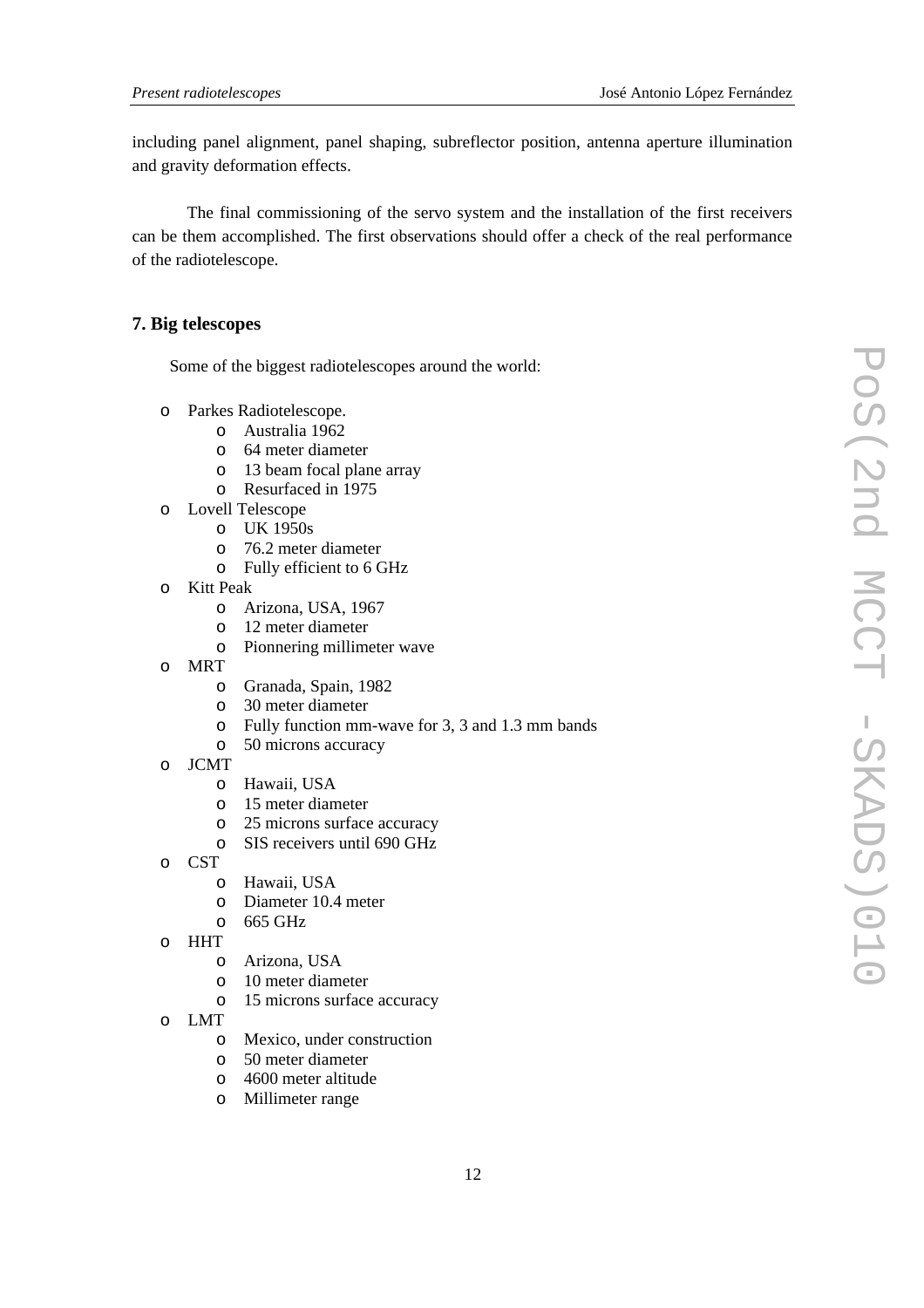- o Effelsberg
	- o Germany
	- o 100 meter diameter
	- o 3 milimeter operation
- o Green Bank
	- o West Virginia, USA
	- o >100 meter diameter
	- o Dual offset Gregorian
	- o Active surface
	- o Until 50 GHz
- o Nobeyama
	- o Japan
	- o 45 meter diameter
	- o 200 microns surface accuracy
- o SRT
	- o Italy, under construction
	- o 64 meter diameter
	- o 300 MHz to 100 GHz
- o ARIES
	- o Yebes, Spain, 2005
	- o 2 to 140 GHz
- o Arecibo
	- o Puerto Rico, USA
	- o 300 meter diameter
	- o To 10 GHz
	- o Biggest telescope
- o FAST
	- o China, under construction
	- o 500 meter diameter
- o Nançay
	- o Paris, 1964
	- o To 3 GHz
	- o Spherical mirror

# **8. Arrays**

- o Westerbork
	- o Netherlands
	- o Centimetre array
	- o Synthesis radiotelescope
	- o 14 antennas 25 meter diameter
	- o 300 MHz to 9 GHz
- o VLA
	- o New Mexico, USA<br>o 27 moveable antent
	- 27 moveable antennas 25 meter diameter
	- o 73 MHz to 50 GHz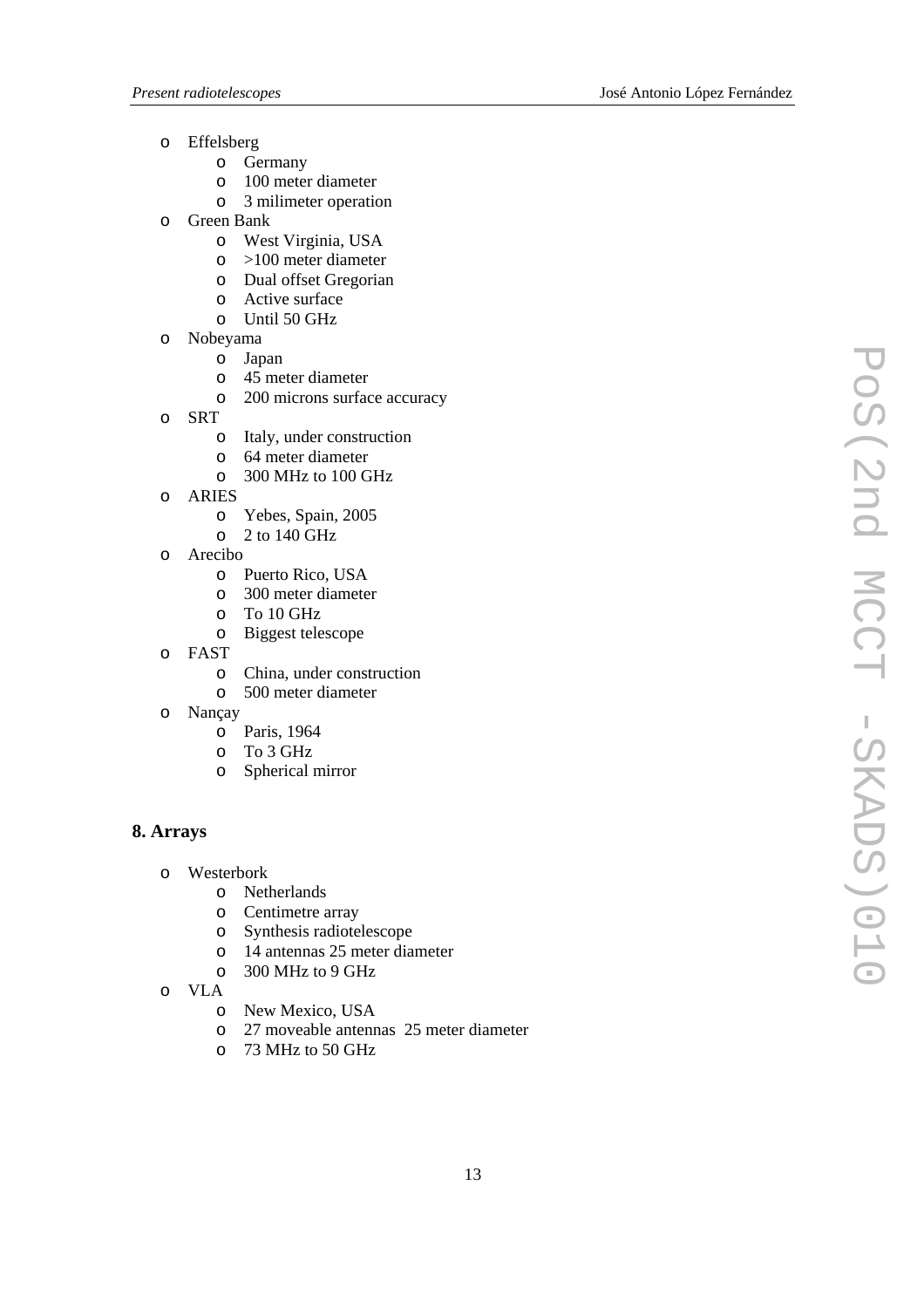- o ATCA
	- o Australia
	- o Australia telescope compact array
	- o 6 antennas 22 meter diameter
	- $O = 1$  to 9 GHz
	- o Being upgraded to 22 and 100 GHz
- o Ryle Telescope
	- o Cambridge, UK
	- o 8 antennas 13 meter diameter
	- $O$  To 15 GHz
- o DRAO
	- o Canada
	- o 7 antennas 9 meter diameter
	- o 408 to 1420 MHz
- o Mauritius radiotelescope
	- o Mauritius
	- o 1088 helical antennas
	- o 151 MHz
- o GMRT
	- o India
	- o Giant Metrewave radio telescope
	- o 30 fixed antennas 45 meter diameter
	- $O = 150 1420$  MHz
- o Plateau de Bure
	- o France
	- o Interferometer
	- o 6 antennas 15 meter diameter
	- $\circ$  80 to 250 GHz
- o CMA
	- o California, SA
	- o Caltech millimeter array
	- o 6 antennas 10.4 meter diameter
	- $0.86 270$  GHz
- o BIMA
	- o California, USA
	- o Berkeley-Illinois-Maryland Association
	- o 10 antennas 6 meter diameter
	- o 70 to 270 GHz
- o NMA
	- o Japan
	- o Nobeyama Millimeter Array
	- o 6 antennas 10 meter diameter
	- o 85 to 237 GHz
- o SMA
	- o Hawaii, USA
	- o Submillimeter Array
	- o 8 antennas 6 meter in diameter
	- o 190 to 850 GHz
- o ATCA
	- o The only southern Millimetre interferometer
	- $\circ$  3 12 and 7 millimeter.